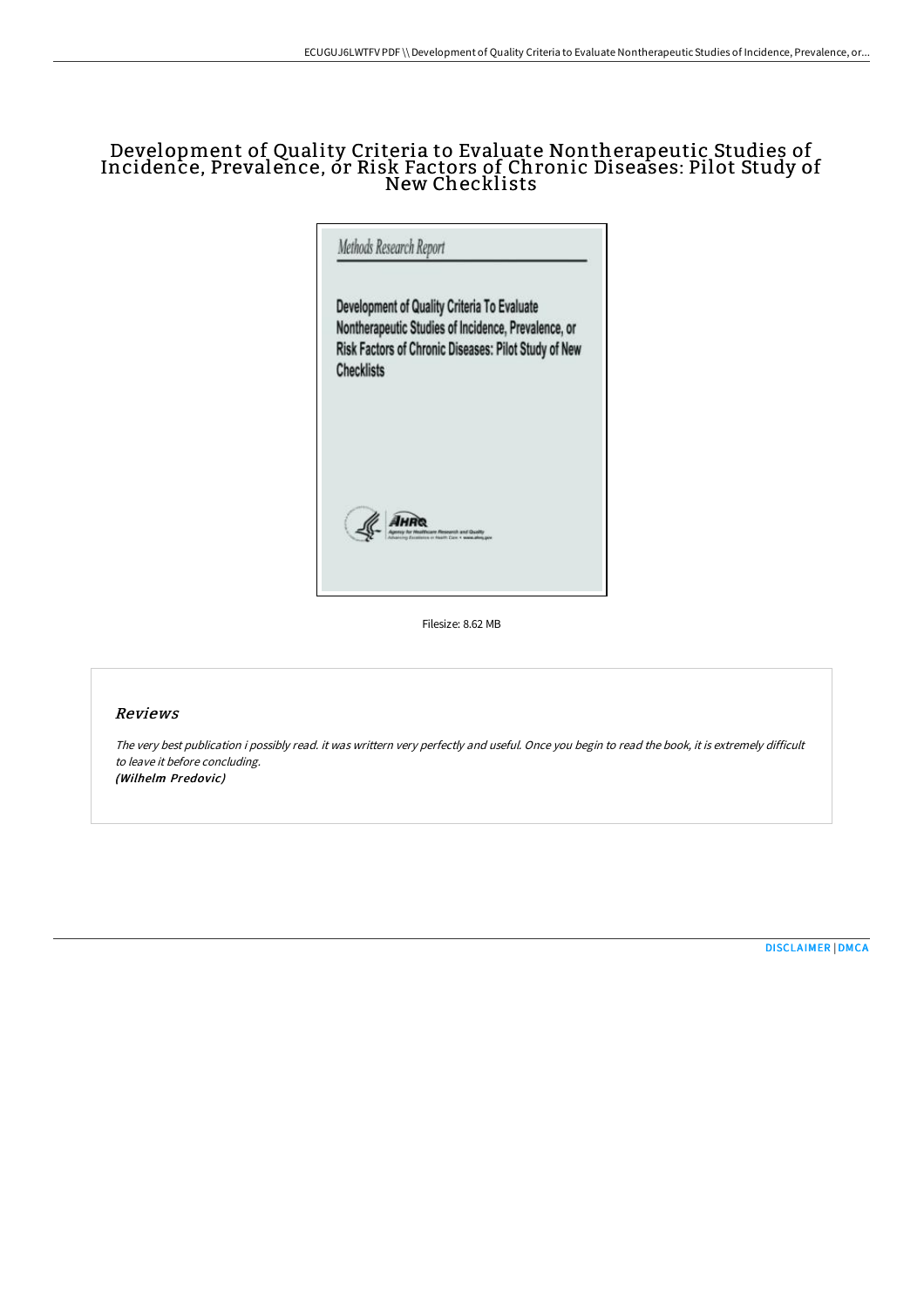### DEVELOPMENT OF QUALITY CRITERIA TO EVALUATE NONTHERAPEUTIC STUDIES OF INCIDENCE, PREVALENCE, OR RISK FACTORS OF CHRONIC DISEASES: PILOT STUDY OF NEW CHECKLISTS



Createspace. Paperback. Book Condition: New. This item is printed on demand. Paperback. 82 pages. Dimensions: 11.0in. x 8.5in. x 0.2in.The prevalence and incidence of chronic conditions have implications for policy and healthcare utilization. Valid information about risk factors is important in reducing the burden of chronic diseases. Although systems to rank the strength of the recommendations about effective interventions consider all evidence from observational studies as low, prevalence and risk factors for chronic diseases can be evaluated only in observational studies. Public policy decisions should be based on applicable and unbiased results from high quality studies. Assessing the quality of observational studies is an important part of evidence-based reports made for the Agency for Healthcare Research and Quality (AHRQ). An extensive review of all available systems for rating the strength of scientific evidence and concluded that future efforts need to identify valid and reliable quality ratings for observational studies. Different methodological aspects, including selective treatment assignment, access to health care, or provider characteristics may have different importance for studies that examine treatment effects and prevalence of chronic conditions or the association of disease risk factors with patient mortality and morbidity. Therefore, quality evaluation that is part of grading of a body of evidence must be tailored to the methodological aspects and quality standards of nontherapeutic observational studies. The present collaborative project sought to develop valid and reliable quality criteria of observational studies that examine the incidence or prevalence of chronic conditions and risk factors for diseases. We propose criteria for the design, reporting standards, and assessment of nontherapeutic observational studies in systematic reviews and evidencebased reports. We developed two checklists, one for studies of incidence or prevalence and another for risk factors, based on our literature review and in collaboration with experts from other Evidence-based Practice Centers and the Centers...

 $\mathbb{R}$ Read Development of Quality Criteria to Evaluate [Nontherapeutic](http://techno-pub.tech/development-of-quality-criteria-to-evaluate-nont.html) Studies of Incidence, Prevalence, or Risk Factors of Chronic Diseases: Pilot Study of New Checklists Online

Download PDF Development of Quality Criteria to Evaluate [Nontherapeutic](http://techno-pub.tech/development-of-quality-criteria-to-evaluate-nont.html) Studies of Incidence, Prevalence, or Risk Factors of Chronic Diseases: Pilot Study of New Checklists